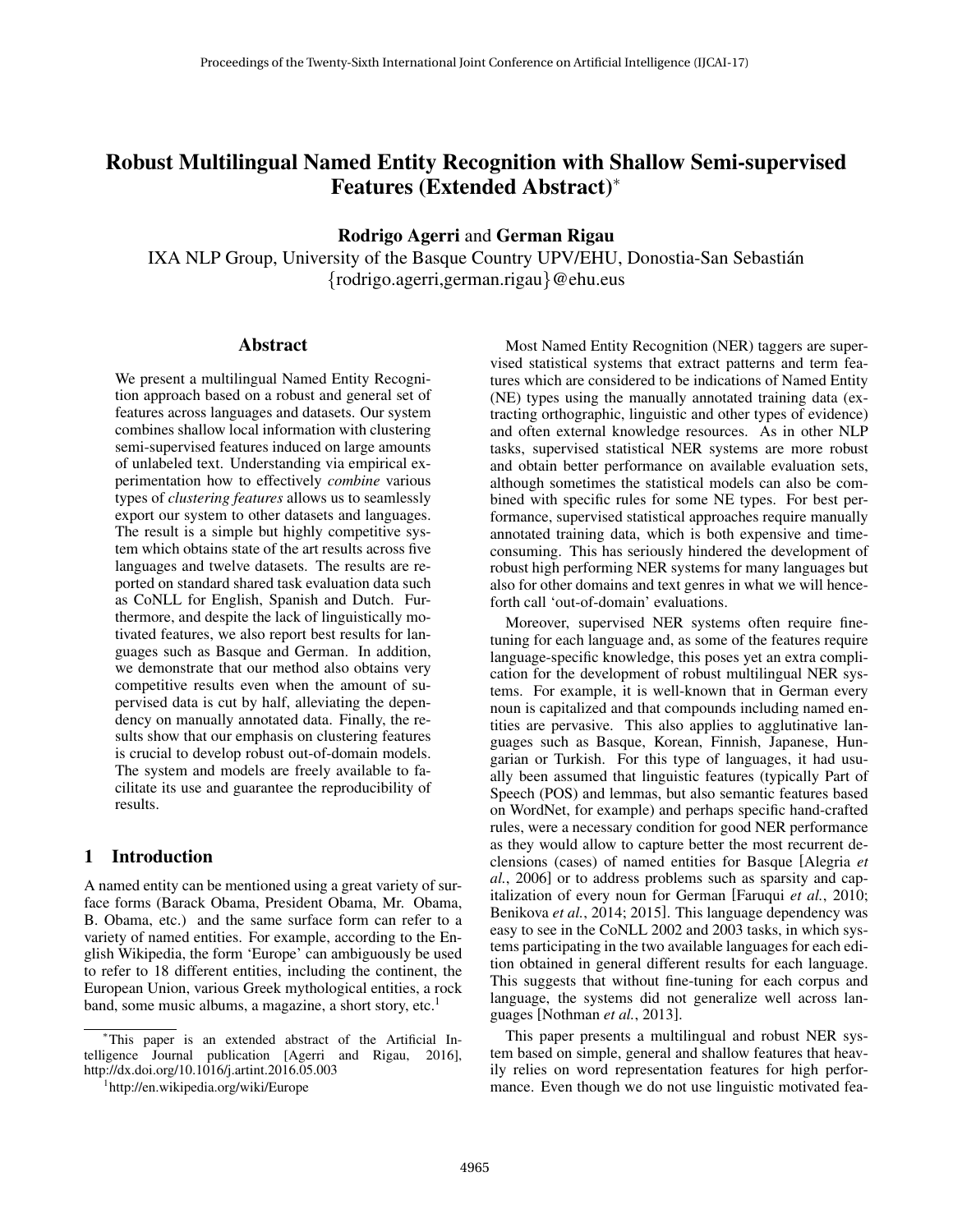tures, our approach also works well for inflected languages such as Basque and German. We demonstrate the robustness of our approach by reporting best results for five languages (Basque, Dutch, German, English and Spanish) on 12 different datasets, including seven in-domain and eight out-ofdomain evaluations.

### 2 Datasets

The CoNLL NER shared tasks focused on language independent machine learning approaches for 4 entity types: *person*, *location*, *organization* and *miscellaneous* entities [Tjong Kim Sang, 2002]. The 2002 edition provided manually annotated data in Dutch and Spanish whereas in 2003 the languages were German and English. In addition to the CoNLL data, for English we also use the formal run of MUC 7 and Wikigold for out-of-domain evaluation [Chinchor and Marsh, 1998; Nothman *et al.*, 2013]. The Wikigold corpus consists of 39K words of English Wikipedia manually annotated following the CoNLL 2003 guidelines. For Spanish and Dutch, we also use Ancora 2.0 [Taulé *et al.*, 2008] and SONAR-1 [Desmet and Hoste, 2014], respectively. In Basque the only gold standard corpus is Egunkaria [Alegria *et al.*, 2006]. In the datasets mentioned so far, named entities were assumed to be non-recursive and non-overlapping. The exceptions are the GermEval 2014 shared task data for German and MEAN-TIME, where nested entities are also annotated (both inner and outer spans). The GermEval 2014 NER shared task [Benikova *et al.*, 2014] annotated 12 NE types: *person*, *location*, *organization*, *other* plus their sub-types annotated at their inner and outer levels. Finally, the MEANTIME corpus [Minard *et al.*, 2016] is a multilingual (Dutch, English, Italian and Spanish) publicly available evaluation set annotated within the Newsreader project<sup>2</sup>.

## 3 Related Work

Named entity recognition is a task with a long history in NLP. Therefore, we will summarize those approaches that are most relevant to our work. Since CoNLL shared tasks, the most competitive approaches have been supervised systems learning CRF, SVM, Maximum Entropy or Averaged Perceptron models, although the most recent approaches are based on deep-learning, [Lample *et al.*, 2016; Ma and Hovy, 2016]. In any case, while the machine learning method is important, it has also been demonstrated that good performance might largely be due to the feature set used [Clark and Curran, 2003]. Furthermore, and as argued by the CoNLL 2003 organizers, no feature set was deemed to be ideal for NER, although many approaches for English.

Linguistic features (POS, lemmas, chunks, but also specific rules or patterns) have been widely used, although these type of features was deemed to be most important for German, [Benikova *et al.*, 2014]. This is caused by the sparsity caused by the declension cases, the tendency to form compounds containing named entities and by the capitalization of every noun [Faruqui *et al.*, 2010]. For example, the best system among the 11 participants in GermEval 2014, ExB, uses morphological features and specific suffix lists aimed at capturing frequent patterns in the endings of named entities [Hänig et al., 2014]. In agglutinative languages such as Basque, which contains declension cases for named entities, linguistic features are considered to be a requirement. For example, the country name 'Espainia' (Spain in Basque) can occur in several forms, *Espainian*, *Espainiera*, *Espainiak*, *Espainiarentzat*, *Espainiako*, and many more.<sup>3</sup> The only previous work for Basque developed Eihera, a rule-based NER system formalized as finite state transducers to take into account declension classes [Alegria *et al.*, 2006]. The features of Eihera include word, lemma, POS, declension case, capitalized lemma, etc. These features are complemented with semantic information from the Basque WordNet.

Global features have also been proposed: [Carreras *et al.*, 2002] used a function to inject features for the whole sentence whereas [Ratinov and Roth, 2009] developed three types of non-local features, analyzing global dependencies in a window of between 200 and 1000 tokens.

Recently, semi-supervised approaches leveraging unlabeled text had already been applied to improve results in various NLP tasks, including NER. [Ratinov and Roth, 2009] used Brown clusters, [Turian *et al.*, 2010] made a rather exhaustive comparison of word embeddings and clustering methods. They show that in some cases the combination of word representation features was positive but they did not manage to improve over the state of the art. Furthermore, they reported that Brown clustering features performed better than the word embeddings. [Passos *et al.*, 2014] extend the Skip-gram algorithm to learn 50-dimensional lexicon infused phrase embeddings from 22 different gazetteers and the Wikipedia and obtained 90.90 F1 score on the CoNLL 2003 English test set. [Faruqui *et al.*, 2010] trained the Stanford NER system with a variety of features, including lemma, POS tag, etc, including features based on Clark clusters [Clark, 2003] improving the results over the best CoNLL 2003 system by 4 points in F1. Finally, state of the art results have been obtained by deep learning approaches based on LSTMs and CNNs [Lample *et al.*, 2016; Ma and Hovy, 2016] and trained with word embeddings (91.21 F1 in CoNLL 2003 benchmark).

## 4 System Description

The design of *ixa-pipe-nerc* aims at establishing a simple and shallow feature set, avoiding any linguistic motivated features, with the objective of removing any reliance on costly extra gold annotations (POS tags, lemmas, syntax, semantics) and/or cascading errors if automatic language processors are used. The underlying motivation is to obtain robust models to facilitate the development of NER systems for other languages and datasets/domains while obtaining state of the art results. Our system consists of: (i) Local, shallow features based mostly on orthographic, word shape and n-gram features plus their context; (ii) three types of simple clustering features, based on unigram matching; (iii) publicly available gazetteers. *ixa-pipe-nerc* learns supervised models via

<sup>2</sup> http://www.newsreader-project.eu

<sup>&</sup>lt;sup>3</sup>English: in Spain, to Spain, Spain (in transitive clause), for Spain, in Spain.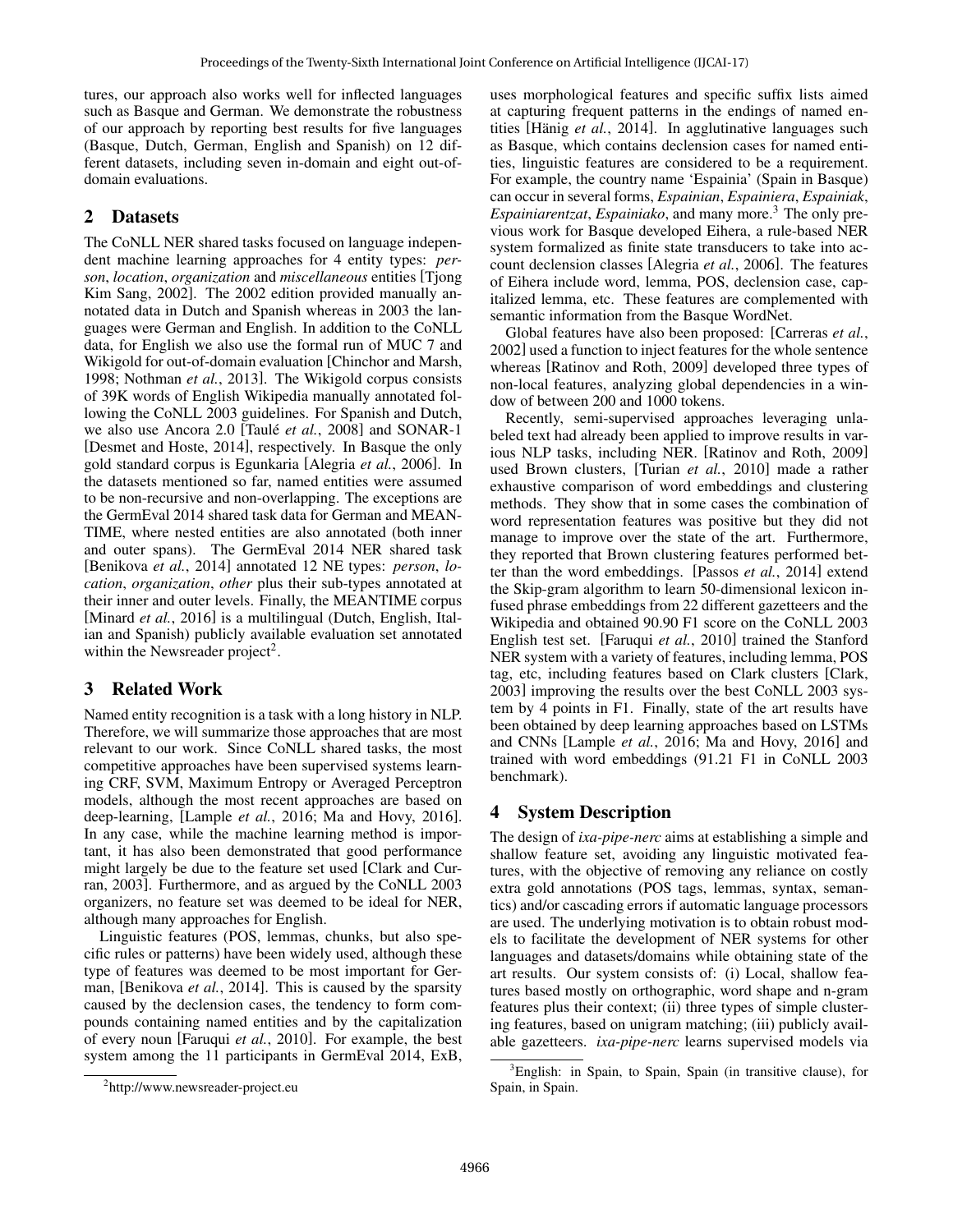Proceedings of the Twenty-Sixth International Joint Conference on Artificial Intelligence (IJCAI-17)

| Features                          | P     | R     | F1    |
|-----------------------------------|-------|-------|-------|
| Local $(L)$                       | 87.27 | 81.32 | 84.19 |
| $L$ + Brown reuters (BR)          | 90.28 | 86.79 | 88.50 |
| $L + Clark$ wiki 600 (CW600)      | 90.85 | 87.16 | 88.97 |
| $L + Word2vec$ giga 200 (W2VG200) | 89.64 | 85.06 | 87.29 |
| BR+CR600-CW600+W2VG200+dict       | 92.20 | 90.19 | 91.18 |
| charngram $1:6 + en-91-18$        | 92.16 | 90.56 | 91.36 |
| <b>Illinois NER</b>               |       |       | 90.57 |
| Turian et al. (2010)              | 90.10 | 90.61 | 90.36 |
| Passos et al. $(2014)$            |       |       | 90.90 |
| Lample et al. $(2016)$            |       |       | 90.94 |
| Ma and Hovy $(2016)$              |       |       | 91.21 |

Table 1: CoNLL 2003 testb English results.

the Perceptron algorithm as described by [Collins, 2002]. To avoid duplication of efforts, *ixa-pipe-nerc* uses the Apache OpenNLP project implementation of the Perceptron algorithm<sup>4</sup> customized with its own features. Specifically, *ixapipe-nerc* implements, on top of the local features, a combination of word representation features: (i) Brown [Brown *et al.*, 1992] clusters, taking the 4th, 8th, 12th and 20th node in the path; (ii) Clark [Clark, 2003] clusters and, (iii) Word2vec [Mikolov *et al.*, 2013] clusters, based on K-means applied over the extracted word vectors using the skip-gram algorithm. The implementation of the clustering features looks for the cluster class of the incoming token in one or more of the clustering lexicons induced following the three methods listed above. If found, then we add the class as a feature. The Brown clusters only apply to the token related features, which are duplicated.

So far the most successful approaches have only used one type of word representation. However, our simple baseline combined with one type of word representation features are not able to compete with previous, more complex, systems. Thus, instead of encoding more elaborate features, we have devised a simple method to *combine* and *stack* various types of clustering features induced over different data sources or corpora. In principle, our method can be used with any type of word representations. However, for comparison purposes, we decided to use word representations previously used in successful NER approaches: Brown, Word2vec, and Clark clusters. Our clustering features are placed in a 5 token window. The word representations obtained by different algorithms would capture different distributional properties of words in a given corpus or data source. Therefore, each type of clustering would allow us to capture different types of occurring named entity types. In other words, *combining* and *stacking* different types of clustering features induced over a variety of data sources should help to capture more similarities between different words in the training and test sets.

### 5 Experimental Results

The experiments are performed in 5 languages: Basque, Dutch, English, German and Spanish. The clustering features are obtained by processing the following clusters from publicly available corpora (described in detail in the origi-

| <b>Features</b>                 | P     | R     | F1    |
|---------------------------------|-------|-------|-------|
| Local                           | 70.52 | 60.27 | 65.00 |
| $L$ + Brown eg (BE)             | 74.54 | 67.59 | 70.90 |
| $L + Clark$ eg 200 (CE200)      | 76.76 | 68.92 | 72.63 |
| $L + Clark$ wiki 200 (CW200)    | 75.57 | 65.60 | 70.23 |
| $L + Word2vec$ eg 300 (W2VE300) | 74.04 | 62.71 | 67.91 |
| $L + Word2vec$ be 600 (W2WB600) | 74.11 | 64.82 | 69.15 |
| BE+C(EW)200+W2V(E300+B600)      | 80.66 | 70.78 | 75.40 |
| Alegria et al. (2006)           | 72.50 | 70.24 | 71.35 |

Table 2: Basque Egunkaria results.

nal paper): (i) 1000 Brown clusters; (ii) Clark and Word2vec clusters in the 100-600 range. To choose the best combination of clustering features we test the available permutations of Clark and Word2vec clusters with and without the Brown clusters on the development data. Table 1 shows the results obtained for English on CoNLL 2003 whereas Table 2 shows the results for Basque. The rest of the in-domain evaluations can be consulted in the original paper.

The *stacking* and *combining* effect of our clustering features manifests very clearly when we compare the single clustering feature models (BR, CW600, W2VG200 and W2VW400) with the best models which combine multiple clustering features from various data sources. The results for Basque show that our model clearly improves upon previous work by 4 points in F1 measure (75.40 vs 71.35). These results are particularly interesting as it had been so far assumed that complex linguistic features and language-specific rules were required to perform well for agglutinative languages such as Basque [Alegria *et al.*, 2006]. Finally, it is worth noting that our results increase the overall F1 score by 11.72 over the baseline, of which 10 points are gained in precision and 13 in terms of recall.

#### 5.1 Out-of-domain Evaluations

NER systems are often used in out-of-domain settings, namely, to annotate data that greatly differs from the data from which the NER models were learned. These differences can be of text genre and/or domain, but also because the assumptions of what constitutes a named entity might differ. It is therefore interesting to develop robust NER systems across both domains and datasets. In this section we demonstrate that our approach, consisting of basic, general local features and the *combination* and *stacking* of clusters, produces robust NER systems in three out-of-domain evaluation settings: (i) Class disagreements: Named entities are assigned to different classes in training and test; (ii) Different text genre: The text genre of training and test data differs; (iii) Annotation guidelines: The gold annotation of the test data follows different guidelines from the training data. This is usually reflected in different named entity spans. Due to lack of space, in this paper we will only show the third type of out-of-domain evaluation, the other two can be consulted in the journal paper.

In this section the objective is studying not so much the differences in textual genre as the influence of substantially different annotation standards. We only use three classes (location, organization and person) to evaluate the best models presented for in-domain evaluations labeling 'O' every

<sup>4</sup> http://opennlp.apache.org/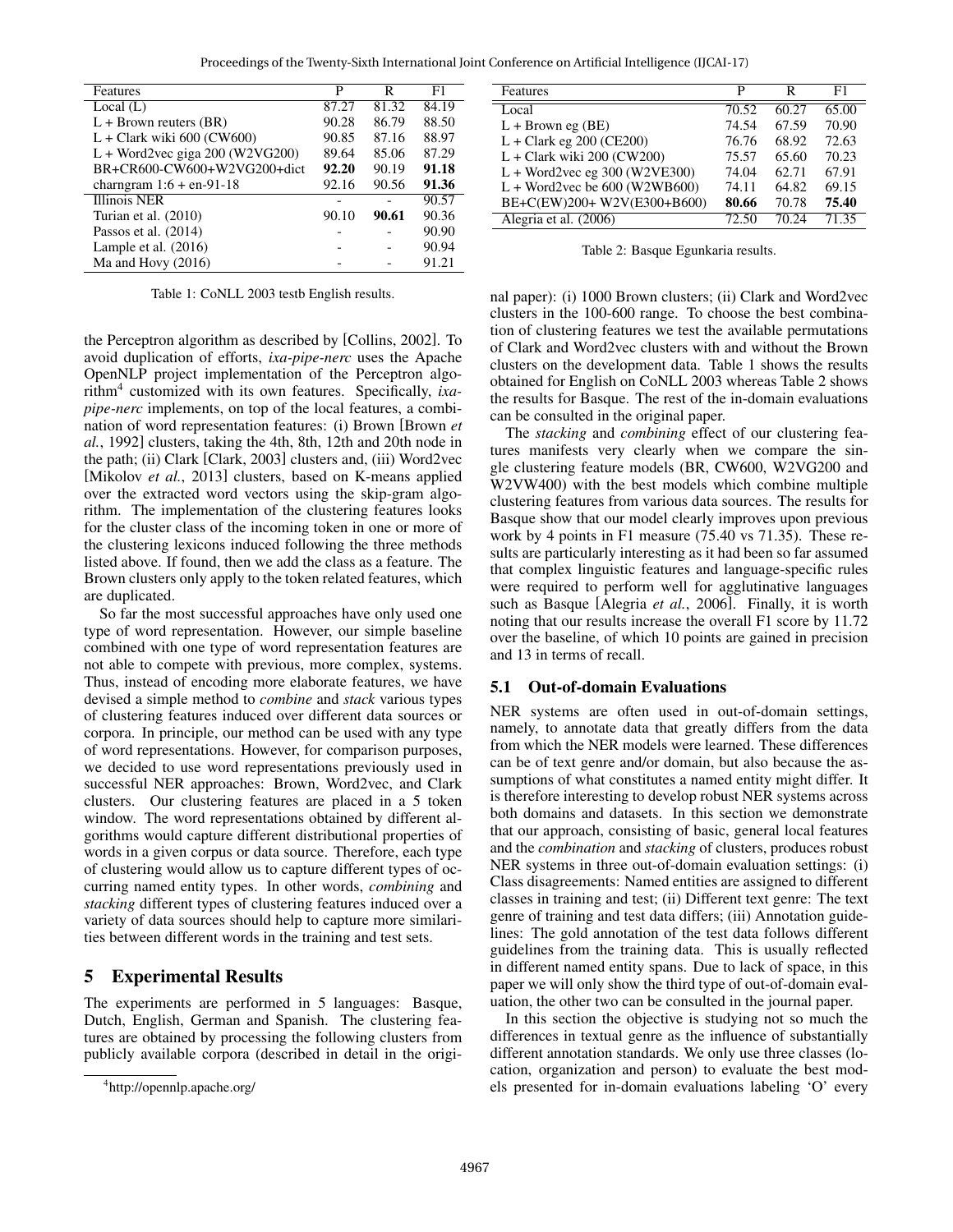Proceedings of the Twenty-Sixth International Joint Conference on Artificial Intelligence (IJCAI-17)

|                     | English |        |       |                | Spanish                  |        |       | Dutch                    |                          |        |                |        |
|---------------------|---------|--------|-------|----------------|--------------------------|--------|-------|--------------------------|--------------------------|--------|----------------|--------|
|                     | Outer   |        |       | Outer<br>Inner |                          |        | Inner |                          | Outer                    |        | Inner          |        |
| Features            | F1      | $T-F1$ | F1    | T-F1           | F1                       | $T-F1$ | F1    | $T-F1$                   | F1                       | $T-F1$ | F <sub>1</sub> | $T-F1$ |
| Local               | 41.83   | 54.17  | 48.57 | 57.85          | 34.42                    | 42.95  | 37.14 | 41.93                    | 48.49                    | 54.84  | 49.77          | 55.86  |
| best-cluster        | 54.04   | 65.96  | 63.72 | 71.13          | 56.78                    | 62.55  | 59.77 | 63.04                    | 59.94                    | 66.03  | 60.27          | 65.42  |
| best-overall        | 55.48   | 67.36  | 64.95 | 71.98          | 58.94                    | 65.63  | 62.14 | 65.54                    | 63.40                    | 70.68  | 63.93          | 70.24  |
| <b>Stanford NER</b> | 53.14   | 64.62  | 62.45 | 69.76          | 46.42                    | 54.40  | 47.48 | 54.27                    | $\overline{\phantom{0}}$ |        |                |        |
| <b>Illinois NER</b> | 53.24   | 65.68  | 62.72 | 71.04          | $\overline{\phantom{a}}$ |        |       |                          |                          |        |                |        |
| Freeling 3.1        |         |        |       | -              | 38.27                    | 48.06  | 40.93 | 46.52                    |                          | -      |                |        |
| Sonar nerd          |         |        |       |                |                          |        |       | $\overline{\phantom{a}}$ | 48.60                    | 53.60  | 48.44          | 52.79  |

Table 3: MEANTIME out-of-domain evaluation. English systems trained on CoNLL data. Dutch systems trained with SONAR-1. Stanford NER Spanish model is trained with Ancora (20150130 version) whereas ixa-pipe-nerc is trained with CoNLL data. T-F1: token-based F1. *Local*: baseline system; *best-clusters*: nl-clusters, es-cluster and en-best-cluster; *best-overall*: best configuration previously presented for each language for the in-domain evaluations.

entity which is not LOC, ORG or PER. The text genre of MEANTIME is not that different from CoNLL data. However, differences in the gold standard annotation result in significant disagreements regarding the span of the named entities. For example, the following issues are markedly different with respect to the training data we use for each language: (i) Different criteria to decide when a named entity is annotated: in the expression "40 billion US air tanker contract" the MEANTIME gold standard does not mark 'US' as location, whereas in the training data this is systematically annotated; (ii) mentions including the definite article within the name entity span: 'the United States' versus 'United States', and (iii) common nouns modifying the proper name: 'Spokeswoman Sandy Angers' is annotated as a named entity of type PER whereas in the training data used the span of the named entity would usually be 'Sandy Angers'. CoNLL NER phrase based evaluation punishes any bracketing error as both false positive and negative. Thus, these span-related disagreements make this setting extremely hard for models trained according to other annotation guidelines, as shown by Table 3. Our baseline models degrade around 40 F1 points and the clusterbased models around 35. Other systems' results worsen much more, especially for Spanish and Dutch. The token-based scores are in general better but the proportion in performance between systems across languages is similar.

## 6 Concluding Remarks

We have shown how to develop robust NER systems across languages and datasets with minimal human intervention, even for languages with inflected named entities. This is based on adequately combining word representation features on top of shallow and general local features. Crucially, we have empirically demonstrate how to effectively combine various types of simple word representation features depending on the source data available. Despite the relative simplicity of our approach, we report state of the art results for Dutch, English, German, Spanish and Basque in seven in-domain evaluations. We also outperform previous work in eight out-ofdomain evaluations, showing that our clustering features improve the robustness of NER systems across datasets. Finally, we have measured how much our system's performance degrades when the amount of supervised data is drastically cut. This, together with the lack of linguistic features, facilitates the easy and fast development of NER systems for new domains or languages.

Previous approaches to NER combining clusters or word embeddings have obtained mixed results [Turian *et al.*, 2010]. Up until now best results have been based on rather complex systems which also used one type clustering or embedding feature [Passos *et al.*, 2014; Ratinov and Roth, 2009; Faruqui *et al.*, 2010; Benikova *et al.*, 2014]. Our system displays two important differences with respect to previous approaches. First, the differences between our baseline system and the, for example, Clark features are much larger than in previous work (with the exception of [Faruqui *et al.*, 2010]), ranging from 2.2 and 5.5 points in F1 measure across the indomain evaluations to 2-8 points for out-of-domain results. If we consider the combined clustering models, the differences over the baseline increase to 5-10 points of F1 measure for indomain evaluations and between 4-22 in out-of-domain settings. Second, our combination of clustering features significantly increases the performance over the models using only one type of clustering feature. The improvements range over 2 to 6 points in F1 measure for in-domain and out-of-domain results. In our opinion, these results are quite interesting as previous experiments combining features of different word representations for NER [Turian *et al.*, 2010], while increasing the overall result, did not improve over the state of the art at the time [Ratinov and Roth, 2009]. The results also show that leaning heavily on the clustering features (instead of specific feature tuning) for performance proves very beneficial in out-of-domain settings.

### Acknowledgments

This work has been supported by the European projects NewsReader, EC/FP7/316404 and QTLeap - EC/FP7/610516, and by the Spanish Ministry for Science and Innovation (MICINN) SKATER, Grant No. TIN2012- 38584-C06-01 and TUNER, TIN2015-65308-C5-1-R.

### References

[Alegria et al., 2006] Iñaki Alegria, Olatz Arregi, Nerea Ezeiza, and Izaskun Fernández. Lessons from the development of a named entity recognizer for Basque. *Procesamiento del lenguaje natural*, 36:25–37, 2006.